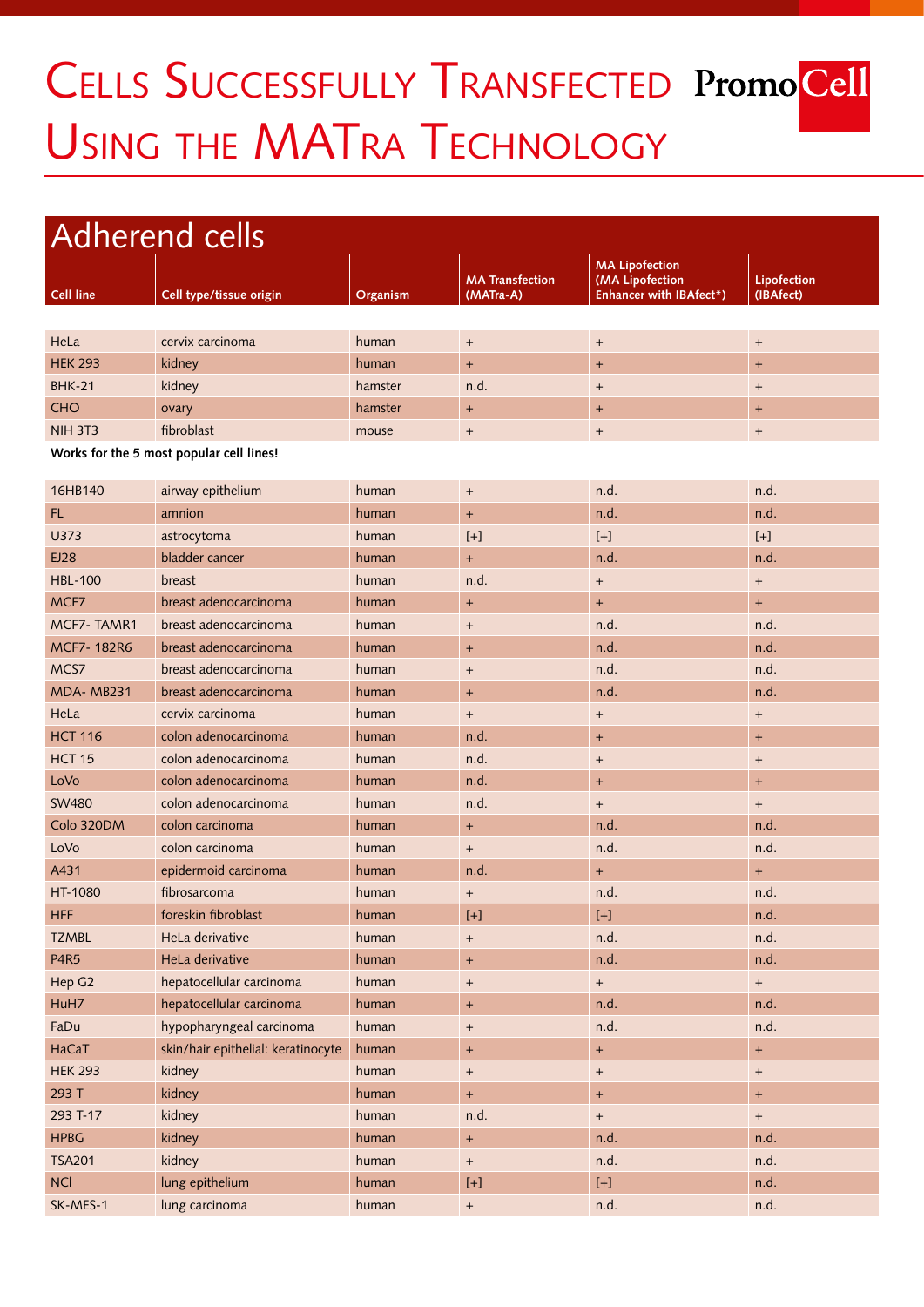| Adherend cells                 |                                    |          |                                                                                                                                                                                                                                                                                                                    |                                                                                                                                                                                                                                                                                                        |                          |
|--------------------------------|------------------------------------|----------|--------------------------------------------------------------------------------------------------------------------------------------------------------------------------------------------------------------------------------------------------------------------------------------------------------------------|--------------------------------------------------------------------------------------------------------------------------------------------------------------------------------------------------------------------------------------------------------------------------------------------------------|--------------------------|
| <b>Cell line</b>               | Cell type/tissue origin            | Organism | <b>MA Transfection</b><br>(MATra-A)                                                                                                                                                                                                                                                                                | <b>MA Lipofection</b><br>(MA Lipofection<br><b>Enhancer with IBAfect*)</b>                                                                                                                                                                                                                             | Lipofection<br>(IBAfect) |
|                                |                                    |          |                                                                                                                                                                                                                                                                                                                    |                                                                                                                                                                                                                                                                                                        |                          |
| MRC <sub>5</sub>               | fetal lung                         | human    | $+$                                                                                                                                                                                                                                                                                                                | $+$                                                                                                                                                                                                                                                                                                    | n.d.                     |
| <b>Mel 888</b>                 | melanoma                           | human    | $\overline{+}$                                                                                                                                                                                                                                                                                                     | n.d.                                                                                                                                                                                                                                                                                                   | n.d.                     |
| Mel Ei                         | melanoma                           | human    | $\ddot{}$                                                                                                                                                                                                                                                                                                          | n.d.                                                                                                                                                                                                                                                                                                   | n.d.                     |
| MeWo                           | melanoma                           | human    | $\begin{array}{c} + \end{array}$                                                                                                                                                                                                                                                                                   | $+$                                                                                                                                                                                                                                                                                                    | $+$                      |
| SK-MEL-28                      | melanoma                           | human    | n.d.                                                                                                                                                                                                                                                                                                               | $+$                                                                                                                                                                                                                                                                                                    | $\ddot{}$                |
| SHSY-5Y                        | neuroblastoma                      | human    | $^{+}$                                                                                                                                                                                                                                                                                                             | $\ddot{}$                                                                                                                                                                                                                                                                                              | $\ddot{}$                |
| A549                           | lung carcinoma                     | human    | $\ddot{}$                                                                                                                                                                                                                                                                                                          | $\ddot{}$                                                                                                                                                                                                                                                                                              | $\ddot{}$                |
| SaOS-2                         | osteosarcoma                       | human    | n.d.                                                                                                                                                                                                                                                                                                               | $+$                                                                                                                                                                                                                                                                                                    | $+$                      |
| <b>BTK-143</b>                 | osteosarcoma                       | human    | n.d.                                                                                                                                                                                                                                                                                                               | $+$                                                                                                                                                                                                                                                                                                    | $\ddot{}$                |
| <b>181RDB</b>                  | pancreatic                         | human    | n.d.                                                                                                                                                                                                                                                                                                               | $+$                                                                                                                                                                                                                                                                                                    | $+$                      |
| $PC-3$                         | prostate carcinoma                 | human    | $\ddot{}$                                                                                                                                                                                                                                                                                                          | $[+]$                                                                                                                                                                                                                                                                                                  | $[+]$                    |
| <b>HSG</b>                     | salivary gland, submandibular      | human    | n.d.                                                                                                                                                                                                                                                                                                               | $+$                                                                                                                                                                                                                                                                                                    | $+$                      |
| <b>NCI H-82</b>                | small cell lung cancer             | human    | $\ddot{}$                                                                                                                                                                                                                                                                                                          | n.d.                                                                                                                                                                                                                                                                                                   | n.d.                     |
| <b>NT2-D1</b>                  | testis carcinoma                   | human    | $\ddot{}$                                                                                                                                                                                                                                                                                                          | $[+]$                                                                                                                                                                                                                                                                                                  | $[+]$                    |
| <b>ECV-304</b>                 | urinary bladder carcinoma          | human    | n.d.                                                                                                                                                                                                                                                                                                               | $+$                                                                                                                                                                                                                                                                                                    | $+$                      |
| $CT-26$                        | colon carcinoma                    | mouse    | $^{+}$                                                                                                                                                                                                                                                                                                             | n.d.                                                                                                                                                                                                                                                                                                   | n.d.                     |
| F <sub>9</sub>                 | embryonal carcinoma                | mouse    | $\ddot{}$                                                                                                                                                                                                                                                                                                          | n.d.                                                                                                                                                                                                                                                                                                   | n.d.                     |
| P <sub>19</sub>                | embryonic epithelium               | mouse    | $^{+}$                                                                                                                                                                                                                                                                                                             | n.d.                                                                                                                                                                                                                                                                                                   | n.d.                     |
| <b>NIH 3T3</b>                 | fibroblast                         | mouse    | $\ddot{}$                                                                                                                                                                                                                                                                                                          | $+$                                                                                                                                                                                                                                                                                                    | $+$                      |
| L929                           | fibroblast, connective tissue      | mouse    | $\ddot{}$                                                                                                                                                                                                                                                                                                          | n.d.                                                                                                                                                                                                                                                                                                   | n.d.                     |
| <b>HPL</b>                     | hippocampal cell                   | mouse    | $\ddot{}$                                                                                                                                                                                                                                                                                                          | n.d.                                                                                                                                                                                                                                                                                                   | n.d.                     |
| $HT-22$                        | hippocampal neuroblast             | mouse    | n.d.                                                                                                                                                                                                                                                                                                               | $\begin{array}{c} + \end{array}$                                                                                                                                                                                                                                                                       | $+$                      |
| $mlC-(cl2)$                    | intestine                          | mouse    | n.d.                                                                                                                                                                                                                                                                                                               | $+$                                                                                                                                                                                                                                                                                                    | $+$                      |
| <b>FTO</b>                     | liver carcinoma                    | mouse    | $^{+}$                                                                                                                                                                                                                                                                                                             | n.d.                                                                                                                                                                                                                                                                                                   | n.d.                     |
| <b>B16F10</b>                  | melanoma                           | mouse    | $\ddot{}$                                                                                                                                                                                                                                                                                                          | n.d.                                                                                                                                                                                                                                                                                                   | n.d.                     |
| B16F10.9                       | melanoma                           | mouse    | $\ddot{}$                                                                                                                                                                                                                                                                                                          | n.d.                                                                                                                                                                                                                                                                                                   | n.d.                     |
| N2a                            | neuroblastoma                      | mouse    | $\ddot{}$                                                                                                                                                                                                                                                                                                          | n.d.                                                                                                                                                                                                                                                                                                   | n.d.                     |
| NS20Y                          | neuroblastoma                      | mouse    | n.d.                                                                                                                                                                                                                                                                                                               | $+$                                                                                                                                                                                                                                                                                                    | $+$                      |
| P-388D1                        | monocyte-macrophage                | mouse    |                                                                                                                                                                                                                                                                                                                    | $[+]% \centering \includegraphics[width=0.45\textwidth]{images/TrDiS-Architecture.png} \caption{The 3D (top) and the 4D (bottom) of the 3D (bottom) and the 4D (bottom) of the 3D (bottom) and the 4D (bottom) of the 3D (bottom) and the 4D (bottom) of the 3D (bottom).} \label{TrDiS-Architecture}$ | $[+]$                    |
| <b>RAW264</b>                  | monocyte-macrophage, leu-<br>kemia | mouse    | $\ddot{}$                                                                                                                                                                                                                                                                                                          | n.d.                                                                                                                                                                                                                                                                                                   | n.d.                     |
| C <sub>2</sub> C <sub>12</sub> | myoblast                           | mouse    | $\boldsymbol{+}$                                                                                                                                                                                                                                                                                                   | $[+]$                                                                                                                                                                                                                                                                                                  | $[+]$                    |
| AtT20                          | pituitary tumor                    | mouse    | $\boldsymbol{+}$                                                                                                                                                                                                                                                                                                   | n.d.                                                                                                                                                                                                                                                                                                   | n.d.                     |
| <b>SM 10</b>                   | trophoblast                        | mouse    | n.d.                                                                                                                                                                                                                                                                                                               | $\pm$                                                                                                                                                                                                                                                                                                  | $+$                      |
| <b>PC12</b>                    | adrenal pheochromocytoma           | rat      | $\begin{array}{c} + \end{array}$                                                                                                                                                                                                                                                                                   | n.d.                                                                                                                                                                                                                                                                                                   | n.d.                     |
| PC6-3                          | daughter cell line of PC12         | rat      | $\ddot{}$                                                                                                                                                                                                                                                                                                          | n.d.                                                                                                                                                                                                                                                                                                   | n.d.                     |
| C6                             | glioma                             | rat      | n.d.                                                                                                                                                                                                                                                                                                               | $\boldsymbol{+}$                                                                                                                                                                                                                                                                                       | $\boldsymbol{+}$         |
| 5L                             | hepatocellular carcinoma           | rat      |                                                                                                                                                                                                                                                                                                                    | $[+]$                                                                                                                                                                                                                                                                                                  | $[+]$                    |
| H4IIE                          | hepatoma                           | rat      | n.d.                                                                                                                                                                                                                                                                                                               | $\boldsymbol{+}$                                                                                                                                                                                                                                                                                       | $+$                      |
| <b>EMC</b>                     | mesothelium                        | rat      | n.d.                                                                                                                                                                                                                                                                                                               | $+$                                                                                                                                                                                                                                                                                                    | $+$                      |
| B103                           | neuroblastoma                      | rat      | $\boldsymbol{+}$                                                                                                                                                                                                                                                                                                   | n.d.                                                                                                                                                                                                                                                                                                   | n.d.                     |
| $INS-1E$                       | pancreatic beta cell               | rat      | $\pm$                                                                                                                                                                                                                                                                                                              | n.d.                                                                                                                                                                                                                                                                                                   | n.d.                     |
| L6                             | skeletal muscle cell               | rat      | $[+]% \centering \includegraphics[width=0.45\textwidth]{images/TransY.pdf}% \caption{The figure shows the results of the estimators in the left hand side. The figure shows the results of the estimators in the right hand side. The figure shows the results of the parameters in the right.} \label{fig:class}$ | $[+]$                                                                                                                                                                                                                                                                                                  | n.d.                     |
| RV                             | vein                               | rat      | $\ddot{}$                                                                                                                                                                                                                                                                                                          | n.d.                                                                                                                                                                                                                                                                                                   | n.d.                     |
| $COS-1$                        | kidney                             | monkey   | $\boldsymbol{+}$                                                                                                                                                                                                                                                                                                   | n.d.                                                                                                                                                                                                                                                                                                   | n.d.                     |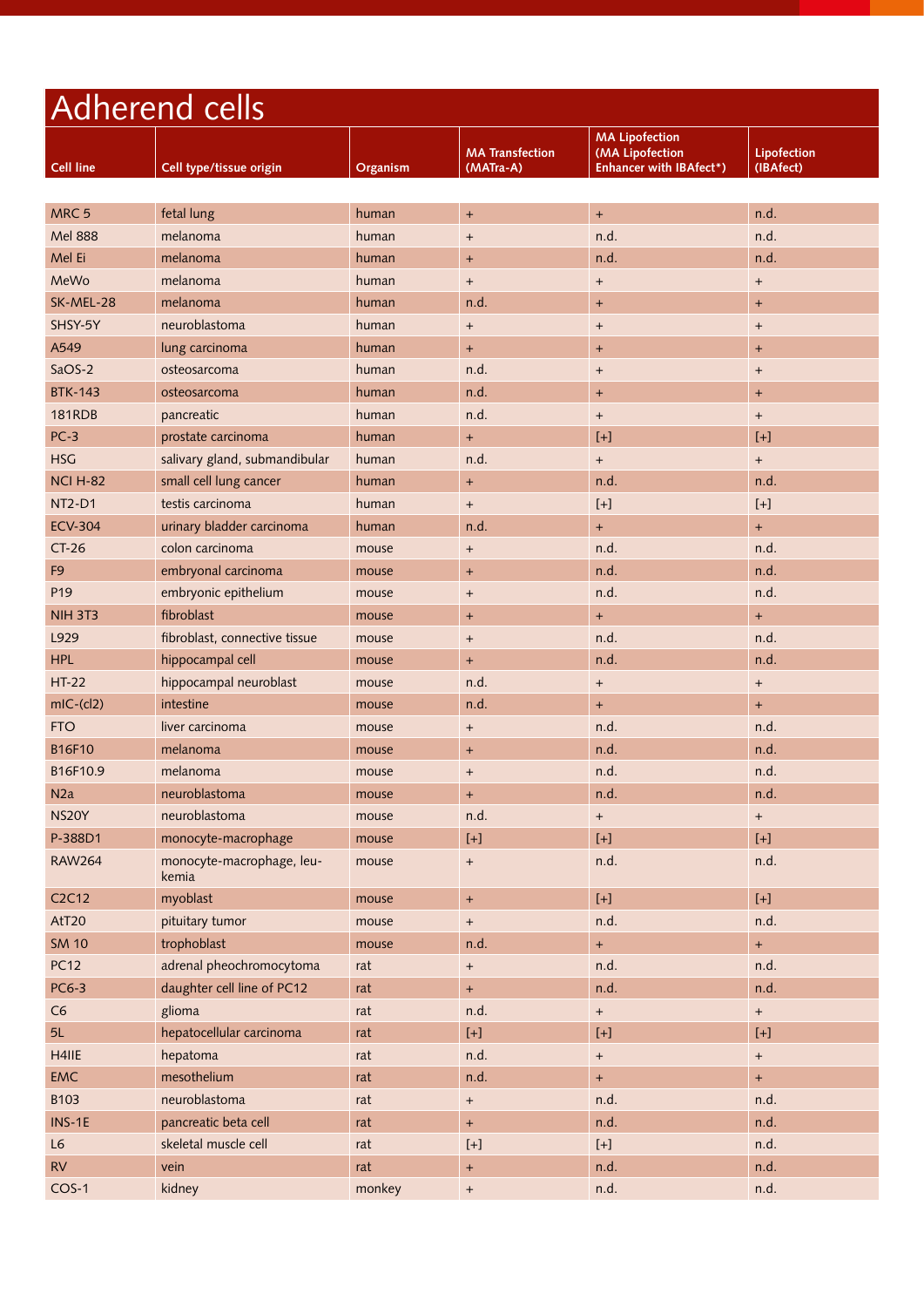| <b>Adherend cells</b> |                         |                          |                                     |                                                                            |                          |
|-----------------------|-------------------------|--------------------------|-------------------------------------|----------------------------------------------------------------------------|--------------------------|
| <b>Cell line</b>      | Cell type/tissue origin | Organism                 | <b>MA Transfection</b><br>(MATra-A) | <b>MA Lipofection</b><br>(MA Lipofection<br><b>Enhancer with IBAfect*)</b> | Lipofection<br>(IBAfect) |
|                       |                         |                          |                                     |                                                                            |                          |
| COS-7                 | kidney                  | monkey                   | $\ddot{}$                           | $[+]$                                                                      | n.d.                     |
| $CV-1$                | kidney                  | monkey                   | $\begin{array}{c} + \end{array}$    | n.d.                                                                       | n.d.                     |
| Vero 76               | kidney                  | monkey                   | $\ddot{}$                           | n.d.                                                                       | n.d.                     |
| <b>BHK-21</b>         | kidney                  | hamster                  | n.d.                                | $+$                                                                        | $+$                      |
| V79                   | lung fibroblast         | hamster                  | $+$                                 | n.d.                                                                       | n.d.                     |
| <b>CHO</b>            | ovary                   | hamster                  | $\qquad \qquad +$                   | $\ddot{}$                                                                  | $^{+}$                   |
| CHO (AA8)             | ovary                   | hamster                  | $+$                                 | n.d.                                                                       | n.d.                     |
| CHO-K1                | ovary                   | hamster                  | $\ddot{}$                           | n.d.                                                                       | n.d.                     |
| Sf9 (ATCC)            | pupal ovary             | Spodoptera<br>frugiperda | $\ddot{}$                           | n.d.                                                                       | n.d.                     |
| <b>PT-11</b>          | kidney                  | bovine                   | n.d.                                | $+$                                                                        | $+$                      |
| <b>MDBK-RI</b>        | kidney                  | bovine                   | $\ddot{}$                           | n.d.                                                                       | n.d.                     |
| <b>MDBK-ZH</b>        | kidney                  | bovine                   | $+$                                 | n.d.                                                                       | n.d.                     |
| <b>KOP/R</b>          | oesophagus              | bovine                   | $+$                                 | n.d.                                                                       | n.d.                     |
| <b>MDCK</b>           | kidney                  | canine                   | $\begin{array}{c} + \end{array}$    | n.d.                                                                       | n.d.                     |
| MTH <sub>53</sub> A   | epithelial              | canine                   | $+$                                 | n.d.                                                                       | n.d.                     |
| <b>CRFK</b>           | kidney                  | cat                      | n.d.                                | $+$                                                                        | $+$                      |
| CCB                   | brain                   | carp                     | $\ddot{}$                           | n.d.                                                                       | n.d.                     |
| <b>LHM</b>            | hepatoma                | chicken                  | $^{+}$                              | n.d.                                                                       | n.d.                     |
| $V$ Sa $13$           | bone (chondrocyte-like) | fish                     | $\ddot{}$                           | n.d.                                                                       | n.d.                     |
| PTK <sub>2</sub>      | kidney                  | potoroo                  | $^{+}$                              | n.d.                                                                       | n.d.                     |
| LLC-PK1               | kidney                  | pig                      | $\ddot{}$                           | n.d.                                                                       | n.d.                     |
| <b>SPEV</b>           | kidney                  | pig                      | $\begin{array}{c} + \end{array}$    | n.d.                                                                       | n.d.                     |
| <b>PK15</b>           | kidney                  | pig                      | $\ddot{}$                           | n.d.                                                                       | n.d.                     |
| AM-C6SC8              | kidney                  | pig                      | n.d.                                | $+$                                                                        | $+$                      |
| <b>RK 13</b>          | kidney                  | rabbit                   | $\ddot{}$                           | n.d.                                                                       | n.d.                     |
| QM9                   | muscle                  | quail                    | $\qquad \qquad +$                   | n.d.                                                                       | n.d.                     |
| A <sub>6</sub>        | kidney                  | xenopus                  | $\ddot{}$                           | n.d.                                                                       | n.d.                     |

| <b>Suspension Cells</b> |                          |                          |                                     |                                                                            |                          |
|-------------------------|--------------------------|--------------------------|-------------------------------------|----------------------------------------------------------------------------|--------------------------|
| Cell line               | Cell type/tissue origin  | Organism                 | <b>MA</b> Transfection<br>(MATra-A) | <b>MA Lipofection</b><br>(MA Lipofection<br><b>Enhancer with IBAfect*)</b> | Lipofection<br>(IBAfect) |
|                         |                          |                          |                                     |                                                                            |                          |
| THP-1                   | acute myeloid leukemia   | human                    | n.d.                                | $+$                                                                        | $+$                      |
| Jurkat                  | acute T-cell lymphoma    | human                    | n.d.                                | $+$                                                                        | $+$                      |
| <b>BL-41</b>            | B-cell lymphoma          | human                    | $+$ (& MATra-S)                     | n.d.                                                                       | n.d.                     |
| K562                    | chronic myeloid lymphoma | human                    | $+$ (& MATra-S)                     | n.d.                                                                       | n.d.                     |
| U937                    | histiocytic lymphoma     | human                    | $+$ (& MATra-S)                     | n.d.                                                                       | n.d.                     |
| P815                    | mastocytoma              | mouse                    | n.d.                                | $+$                                                                        | $+$                      |
| S <sub>2</sub>          | embryonic                | drosophila               | $[+]$                               | $[+]$                                                                      | $[+]$                    |
| Sf <sub>9</sub>         | pupal ovary              | Spodoptera<br>frugiperda | $[+]$                               | $[+]$                                                                      | $[+]$                    |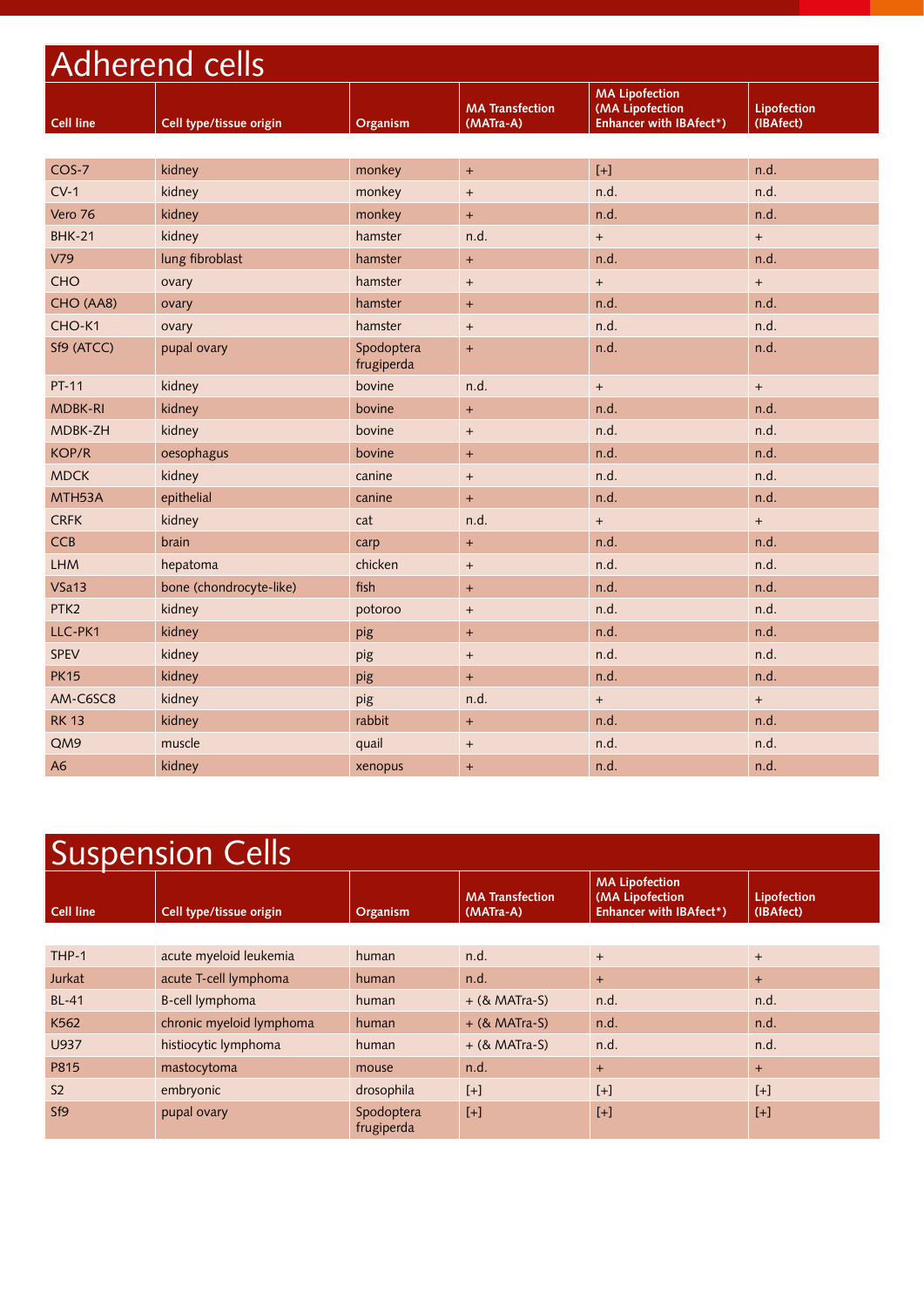| <b>Primary Cells</b> |                                                  |          |                                     |                                                                                                                                                                                                                                                                                                                                                                                                                                                                                                                                                                                                                                                                                                                                                                                                                     |                                                                                                                                                                                                                                                                                                                                                                                                                                                                                                                                                                                                                                                                                                                                                                                                                                                                                                    |
|----------------------|--------------------------------------------------|----------|-------------------------------------|---------------------------------------------------------------------------------------------------------------------------------------------------------------------------------------------------------------------------------------------------------------------------------------------------------------------------------------------------------------------------------------------------------------------------------------------------------------------------------------------------------------------------------------------------------------------------------------------------------------------------------------------------------------------------------------------------------------------------------------------------------------------------------------------------------------------|----------------------------------------------------------------------------------------------------------------------------------------------------------------------------------------------------------------------------------------------------------------------------------------------------------------------------------------------------------------------------------------------------------------------------------------------------------------------------------------------------------------------------------------------------------------------------------------------------------------------------------------------------------------------------------------------------------------------------------------------------------------------------------------------------------------------------------------------------------------------------------------------------|
| <b>Cell line</b>     | Cell type/tissue origin                          | Organism | <b>MA Transfection</b><br>(MATra-A) | <b>MA Lipofection</b><br>(MA Lipofection<br><b>Enhancer with IBAfect*)</b>                                                                                                                                                                                                                                                                                                                                                                                                                                                                                                                                                                                                                                                                                                                                          | <b>Lipofection</b><br>(IBAfect)                                                                                                                                                                                                                                                                                                                                                                                                                                                                                                                                                                                                                                                                                                                                                                                                                                                                    |
|                      |                                                  |          |                                     |                                                                                                                                                                                                                                                                                                                                                                                                                                                                                                                                                                                                                                                                                                                                                                                                                     |                                                                                                                                                                                                                                                                                                                                                                                                                                                                                                                                                                                                                                                                                                                                                                                                                                                                                                    |
|                      | aortic endothelial cells                         | human    | $^{+}$                              | n.d.                                                                                                                                                                                                                                                                                                                                                                                                                                                                                                                                                                                                                                                                                                                                                                                                                | n.d.                                                                                                                                                                                                                                                                                                                                                                                                                                                                                                                                                                                                                                                                                                                                                                                                                                                                                               |
|                      | <b>B-lymphocyte</b>                              | human    | + (& MATra-S)                       | n.d.                                                                                                                                                                                                                                                                                                                                                                                                                                                                                                                                                                                                                                                                                                                                                                                                                | n.d.                                                                                                                                                                                                                                                                                                                                                                                                                                                                                                                                                                                                                                                                                                                                                                                                                                                                                               |
|                      | cardiomyocytes                                   | human    | $\begin{array}{c} + \end{array}$    | n.d.                                                                                                                                                                                                                                                                                                                                                                                                                                                                                                                                                                                                                                                                                                                                                                                                                | n.d.                                                                                                                                                                                                                                                                                                                                                                                                                                                                                                                                                                                                                                                                                                                                                                                                                                                                                               |
|                      | colon carcinoma                                  | human    | $+$                                 | n.d.                                                                                                                                                                                                                                                                                                                                                                                                                                                                                                                                                                                                                                                                                                                                                                                                                | n.d.                                                                                                                                                                                                                                                                                                                                                                                                                                                                                                                                                                                                                                                                                                                                                                                                                                                                                               |
|                      | dendritic cell                                   | human    | $+$ (& MATra-S)                     | n.d.                                                                                                                                                                                                                                                                                                                                                                                                                                                                                                                                                                                                                                                                                                                                                                                                                | n.d.                                                                                                                                                                                                                                                                                                                                                                                                                                                                                                                                                                                                                                                                                                                                                                                                                                                                                               |
|                      | endothelial cell (HUVEC,<br>HDMEC)               | human    | $\ddot{}$                           | n.d.                                                                                                                                                                                                                                                                                                                                                                                                                                                                                                                                                                                                                                                                                                                                                                                                                | n.d.                                                                                                                                                                                                                                                                                                                                                                                                                                                                                                                                                                                                                                                                                                                                                                                                                                                                                               |
|                      | Fibroblasts (NHDF)                               | human    | $\begin{array}{c} + \end{array}$    | $+$                                                                                                                                                                                                                                                                                                                                                                                                                                                                                                                                                                                                                                                                                                                                                                                                                 | $\begin{array}{c} + \end{array}$                                                                                                                                                                                                                                                                                                                                                                                                                                                                                                                                                                                                                                                                                                                                                                                                                                                                   |
|                      | fibroblasts, diploid                             | human    | $\ddot{}$                           | $+$                                                                                                                                                                                                                                                                                                                                                                                                                                                                                                                                                                                                                                                                                                                                                                                                                 | $+$                                                                                                                                                                                                                                                                                                                                                                                                                                                                                                                                                                                                                                                                                                                                                                                                                                                                                                |
|                      | gastric gland                                    | human    | $\ddot{}$                           | n.d.                                                                                                                                                                                                                                                                                                                                                                                                                                                                                                                                                                                                                                                                                                                                                                                                                | n.d.                                                                                                                                                                                                                                                                                                                                                                                                                                                                                                                                                                                                                                                                                                                                                                                                                                                                                               |
|                      | glioma                                           | human    | $+$                                 | n.d.                                                                                                                                                                                                                                                                                                                                                                                                                                                                                                                                                                                                                                                                                                                                                                                                                | n.d.                                                                                                                                                                                                                                                                                                                                                                                                                                                                                                                                                                                                                                                                                                                                                                                                                                                                                               |
|                      | head and neck cancer cell                        | human    | $\overline{+}$                      | n.d.                                                                                                                                                                                                                                                                                                                                                                                                                                                                                                                                                                                                                                                                                                                                                                                                                | n.d.                                                                                                                                                                                                                                                                                                                                                                                                                                                                                                                                                                                                                                                                                                                                                                                                                                                                                               |
|                      | hematopoietic progenitor cell                    | human    | $\ddot{}$                           | $+$                                                                                                                                                                                                                                                                                                                                                                                                                                                                                                                                                                                                                                                                                                                                                                                                                 | $+$                                                                                                                                                                                                                                                                                                                                                                                                                                                                                                                                                                                                                                                                                                                                                                                                                                                                                                |
|                      | hippocampal neurons                              | human    | $\begin{array}{c} + \end{array}$    | n.d.                                                                                                                                                                                                                                                                                                                                                                                                                                                                                                                                                                                                                                                                                                                                                                                                                | n.d.                                                                                                                                                                                                                                                                                                                                                                                                                                                                                                                                                                                                                                                                                                                                                                                                                                                                                               |
|                      | keratinocytes                                    | human    | n.d.                                | $+$                                                                                                                                                                                                                                                                                                                                                                                                                                                                                                                                                                                                                                                                                                                                                                                                                 | $\ddot{}$                                                                                                                                                                                                                                                                                                                                                                                                                                                                                                                                                                                                                                                                                                                                                                                                                                                                                          |
|                      | dermal microvascular<br>endothelial cell (HDMEC) | human    | $\begin{array}{c} + \end{array}$    | n.d.                                                                                                                                                                                                                                                                                                                                                                                                                                                                                                                                                                                                                                                                                                                                                                                                                | $\begin{array}{c} + \end{array}$                                                                                                                                                                                                                                                                                                                                                                                                                                                                                                                                                                                                                                                                                                                                                                                                                                                                   |
|                      | kidney                                           | human    | $+$                                 | n.d.                                                                                                                                                                                                                                                                                                                                                                                                                                                                                                                                                                                                                                                                                                                                                                                                                | n.d.                                                                                                                                                                                                                                                                                                                                                                                                                                                                                                                                                                                                                                                                                                                                                                                                                                                                                               |
|                      | <b>LNCaP</b>                                     | human    | n.d.                                | $\begin{array}{c} + \end{array}$                                                                                                                                                                                                                                                                                                                                                                                                                                                                                                                                                                                                                                                                                                                                                                                    | $\begin{array}{c} + \end{array}$                                                                                                                                                                                                                                                                                                                                                                                                                                                                                                                                                                                                                                                                                                                                                                                                                                                                   |
|                      | mammal epithelium                                | human    | n.d.                                | $+$                                                                                                                                                                                                                                                                                                                                                                                                                                                                                                                                                                                                                                                                                                                                                                                                                 | $\pm$                                                                                                                                                                                                                                                                                                                                                                                                                                                                                                                                                                                                                                                                                                                                                                                                                                                                                              |
|                      | nasal airway epithelium                          | human    | $\begin{array}{c} + \end{array}$    | n.d.                                                                                                                                                                                                                                                                                                                                                                                                                                                                                                                                                                                                                                                                                                                                                                                                                | n.d.                                                                                                                                                                                                                                                                                                                                                                                                                                                                                                                                                                                                                                                                                                                                                                                                                                                                                               |
|                      | osteoblast cell                                  | human    | + (siRNA)                           | n.d.                                                                                                                                                                                                                                                                                                                                                                                                                                                                                                                                                                                                                                                                                                                                                                                                                | n.d.                                                                                                                                                                                                                                                                                                                                                                                                                                                                                                                                                                                                                                                                                                                                                                                                                                                                                               |
|                      | pancreatic cell                                  | human    | n.d.                                | $+$                                                                                                                                                                                                                                                                                                                                                                                                                                                                                                                                                                                                                                                                                                                                                                                                                 | n.d.                                                                                                                                                                                                                                                                                                                                                                                                                                                                                                                                                                                                                                                                                                                                                                                                                                                                                               |
|                      | pancreatic tumor                                 | human    | $+$                                 | n.d.                                                                                                                                                                                                                                                                                                                                                                                                                                                                                                                                                                                                                                                                                                                                                                                                                | n.d.                                                                                                                                                                                                                                                                                                                                                                                                                                                                                                                                                                                                                                                                                                                                                                                                                                                                                               |
|                      | peripheral blood lymphocytes                     | human    | $\begin{array}{c} + \end{array}$    | $\begin{array}{c} + \end{array}$                                                                                                                                                                                                                                                                                                                                                                                                                                                                                                                                                                                                                                                                                                                                                                                    | $\begin{array}{c} + \end{array}$                                                                                                                                                                                                                                                                                                                                                                                                                                                                                                                                                                                                                                                                                                                                                                                                                                                                   |
|                      | stroma cells (endometrium)                       | human    | n.d.                                | $\ddot{}$                                                                                                                                                                                                                                                                                                                                                                                                                                                                                                                                                                                                                                                                                                                                                                                                           | $\ddot{}$                                                                                                                                                                                                                                                                                                                                                                                                                                                                                                                                                                                                                                                                                                                                                                                                                                                                                          |
|                      | T-lymphocyte                                     | human    | $+$                                 | n.d.                                                                                                                                                                                                                                                                                                                                                                                                                                                                                                                                                                                                                                                                                                                                                                                                                | n.d.                                                                                                                                                                                                                                                                                                                                                                                                                                                                                                                                                                                                                                                                                                                                                                                                                                                                                               |
|                      | trophoblastic cells                              | human    | n.d.                                | $+$                                                                                                                                                                                                                                                                                                                                                                                                                                                                                                                                                                                                                                                                                                                                                                                                                 | $\ddot{}$                                                                                                                                                                                                                                                                                                                                                                                                                                                                                                                                                                                                                                                                                                                                                                                                                                                                                          |
|                      | uterus                                           | human    | $+$                                 | n.d.                                                                                                                                                                                                                                                                                                                                                                                                                                                                                                                                                                                                                                                                                                                                                                                                                | $[+]$                                                                                                                                                                                                                                                                                                                                                                                                                                                                                                                                                                                                                                                                                                                                                                                                                                                                                              |
|                      | endothelial cell                                 | mouse    | $\ddot{}$                           | n.d.                                                                                                                                                                                                                                                                                                                                                                                                                                                                                                                                                                                                                                                                                                                                                                                                                | n.d.                                                                                                                                                                                                                                                                                                                                                                                                                                                                                                                                                                                                                                                                                                                                                                                                                                                                                               |
|                      | endothelial cell, lung                           | mouse    | $\begin{array}{c} + \end{array}$    | n.d.                                                                                                                                                                                                                                                                                                                                                                                                                                                                                                                                                                                                                                                                                                                                                                                                                | n.d.                                                                                                                                                                                                                                                                                                                                                                                                                                                                                                                                                                                                                                                                                                                                                                                                                                                                                               |
|                      | endothelial cell, heart                          | mouse    | $\boldsymbol{+}$                    | n.d.                                                                                                                                                                                                                                                                                                                                                                                                                                                                                                                                                                                                                                                                                                                                                                                                                | n.d.                                                                                                                                                                                                                                                                                                                                                                                                                                                                                                                                                                                                                                                                                                                                                                                                                                                                                               |
|                      | embryonic fibroblasts (MEF)                      | mouse    | $^{+}$                              | $\boldsymbol{+}$                                                                                                                                                                                                                                                                                                                                                                                                                                                                                                                                                                                                                                                                                                                                                                                                    | $\pm$                                                                                                                                                                                                                                                                                                                                                                                                                                                                                                                                                                                                                                                                                                                                                                                                                                                                                              |
|                      | embryonic stem cell (mES)                        | mouse    | $+$                                 | n.d.                                                                                                                                                                                                                                                                                                                                                                                                                                                                                                                                                                                                                                                                                                                                                                                                                | n.d.                                                                                                                                                                                                                                                                                                                                                                                                                                                                                                                                                                                                                                                                                                                                                                                                                                                                                               |
|                      | hippocampal neurons                              | mouse    | $\boldsymbol{+}$                    | n.d.                                                                                                                                                                                                                                                                                                                                                                                                                                                                                                                                                                                                                                                                                                                                                                                                                | n.d.                                                                                                                                                                                                                                                                                                                                                                                                                                                                                                                                                                                                                                                                                                                                                                                                                                                                                               |
|                      | macrophage                                       | mouse    | $+$                                 | n.d.                                                                                                                                                                                                                                                                                                                                                                                                                                                                                                                                                                                                                                                                                                                                                                                                                | n.d.                                                                                                                                                                                                                                                                                                                                                                                                                                                                                                                                                                                                                                                                                                                                                                                                                                                                                               |
|                      | myoblasts                                        | mouse    | $^{+}$                              | n.d.                                                                                                                                                                                                                                                                                                                                                                                                                                                                                                                                                                                                                                                                                                                                                                                                                | n.d.                                                                                                                                                                                                                                                                                                                                                                                                                                                                                                                                                                                                                                                                                                                                                                                                                                                                                               |
|                      | neurons                                          | mouse    | $\ddot{}$                           | n.d.                                                                                                                                                                                                                                                                                                                                                                                                                                                                                                                                                                                                                                                                                                                                                                                                                | n.d.                                                                                                                                                                                                                                                                                                                                                                                                                                                                                                                                                                                                                                                                                                                                                                                                                                                                                               |
|                      | neuroblastoma                                    | mouse    | $\begin{array}{c} + \end{array}$    | n.d.                                                                                                                                                                                                                                                                                                                                                                                                                                                                                                                                                                                                                                                                                                                                                                                                                | n.d.                                                                                                                                                                                                                                                                                                                                                                                                                                                                                                                                                                                                                                                                                                                                                                                                                                                                                               |
|                      | neurons, cortical                                | mouse    | $+$                                 | n.d.                                                                                                                                                                                                                                                                                                                                                                                                                                                                                                                                                                                                                                                                                                                                                                                                                | n.d.                                                                                                                                                                                                                                                                                                                                                                                                                                                                                                                                                                                                                                                                                                                                                                                                                                                                                               |
|                      | peripheral blood lymphocytes                     | mouse    | n.d.                                | $\pm$                                                                                                                                                                                                                                                                                                                                                                                                                                                                                                                                                                                                                                                                                                                                                                                                               | $+$                                                                                                                                                                                                                                                                                                                                                                                                                                                                                                                                                                                                                                                                                                                                                                                                                                                                                                |
|                      | T-lymphocyte                                     | mouse    | $+$                                 | n.d.                                                                                                                                                                                                                                                                                                                                                                                                                                                                                                                                                                                                                                                                                                                                                                                                                | n.d.                                                                                                                                                                                                                                                                                                                                                                                                                                                                                                                                                                                                                                                                                                                                                                                                                                                                                               |
|                      | thymus cell                                      | mouse    |                                     | $[+]% \centering \includegraphics[width=0.45\textwidth]{Figures/PN1.png} \caption{The 3D (top) and the 4D (bottom) are shown in the left and right. The left and right is the same as in the right.} \label{fig7}$                                                                                                                                                                                                                                                                                                                                                                                                                                                                                                                                                                                                  | $[+]$                                                                                                                                                                                                                                                                                                                                                                                                                                                                                                                                                                                                                                                                                                                                                                                                                                                                                              |
|                      | endothelial cell, aorta                          | rat      | $[+]$                               | $[+]$                                                                                                                                                                                                                                                                                                                                                                                                                                                                                                                                                                                                                                                                                                                                                                                                               | $[+]$                                                                                                                                                                                                                                                                                                                                                                                                                                                                                                                                                                                                                                                                                                                                                                                                                                                                                              |
|                      | hepatocyte                                       | rat      | $+$                                 | $\boldsymbol{+}$                                                                                                                                                                                                                                                                                                                                                                                                                                                                                                                                                                                                                                                                                                                                                                                                    | $\begin{array}{c} + \end{array}$                                                                                                                                                                                                                                                                                                                                                                                                                                                                                                                                                                                                                                                                                                                                                                                                                                                                   |
|                      | hippocampal neuron                               | rat      | $+$                                 | $[+]$                                                                                                                                                                                                                                                                                                                                                                                                                                                                                                                                                                                                                                                                                                                                                                                                               |                                                                                                                                                                                                                                                                                                                                                                                                                                                                                                                                                                                                                                                                                                                                                                                                                                                                                                    |
|                      | liver cell                                       | rat      |                                     | $[+]% \centering \includegraphics[width=0.45\textwidth]{Figures/PN1.png} \caption{The 3D (top) and the 4D (bottom) are shown in the left and right. The left and right is the same as in the right.} \label{fig7}$                                                                                                                                                                                                                                                                                                                                                                                                                                                                                                                                                                                                  | $[+]% \centering \includegraphics[width=0.9\textwidth]{Figures/PN1.png} \caption{The 3D (black) model for a different region of the parameter $\Omega$. The left side is the same time. The right side is the same time. The right side is the same time. The right side is the same time. The right side is the same time. The right side is the same time. The right side is the same time. The right side is the same time. The right side is the same time. The right side is the same time. The right side is the same time. The right side is the same time. The right side is the same time. The right side is the same time. The right side is the same time. The right side is the same time. The right side is the same time. The right side is the same time. The right side is the same time. The right side is the same time. The right side is the same time. The right side is the$ |
|                      | SG (ganglion)                                    | rat      | $[+]$                               | $[+]% \centering \includegraphics[width=1.0\textwidth]{images/TrDiS/N-Architecture.png} \caption{The first two different values of $N$ in the left (upper) and the right (lower) and the right (lower) and the right (lower) and the right (lower) and the right (lower) and the right (lower) and the right (lower) and the right (lower) and the right (lower) and the right (lower) and the right (lower) and the right (lower) and the right (lower) and the right (lower) and the right (lower) and the right (lower) and the right (lower) and the right (lower) and the right (lower) and the right (lower) and the right (lower) and the right (lower) and the right (lower) and the right (lower) and the right (lower) and the right (lower) and the right (lower) and the right (lower) and the right ($ | n.d.                                                                                                                                                                                                                                                                                                                                                                                                                                                                                                                                                                                                                                                                                                                                                                                                                                                                                               |
|                      | neuron (E18.5)                                   | rat      | $\begin{array}{c} + \end{array}$    | n.d.                                                                                                                                                                                                                                                                                                                                                                                                                                                                                                                                                                                                                                                                                                                                                                                                                | n.d.                                                                                                                                                                                                                                                                                                                                                                                                                                                                                                                                                                                                                                                                                                                                                                                                                                                                                               |
|                      | aortic endothelial cell                          | bovine   | $\begin{array}{c} + \end{array}$    | n.d.                                                                                                                                                                                                                                                                                                                                                                                                                                                                                                                                                                                                                                                                                                                                                                                                                | n.d.                                                                                                                                                                                                                                                                                                                                                                                                                                                                                                                                                                                                                                                                                                                                                                                                                                                                                               |